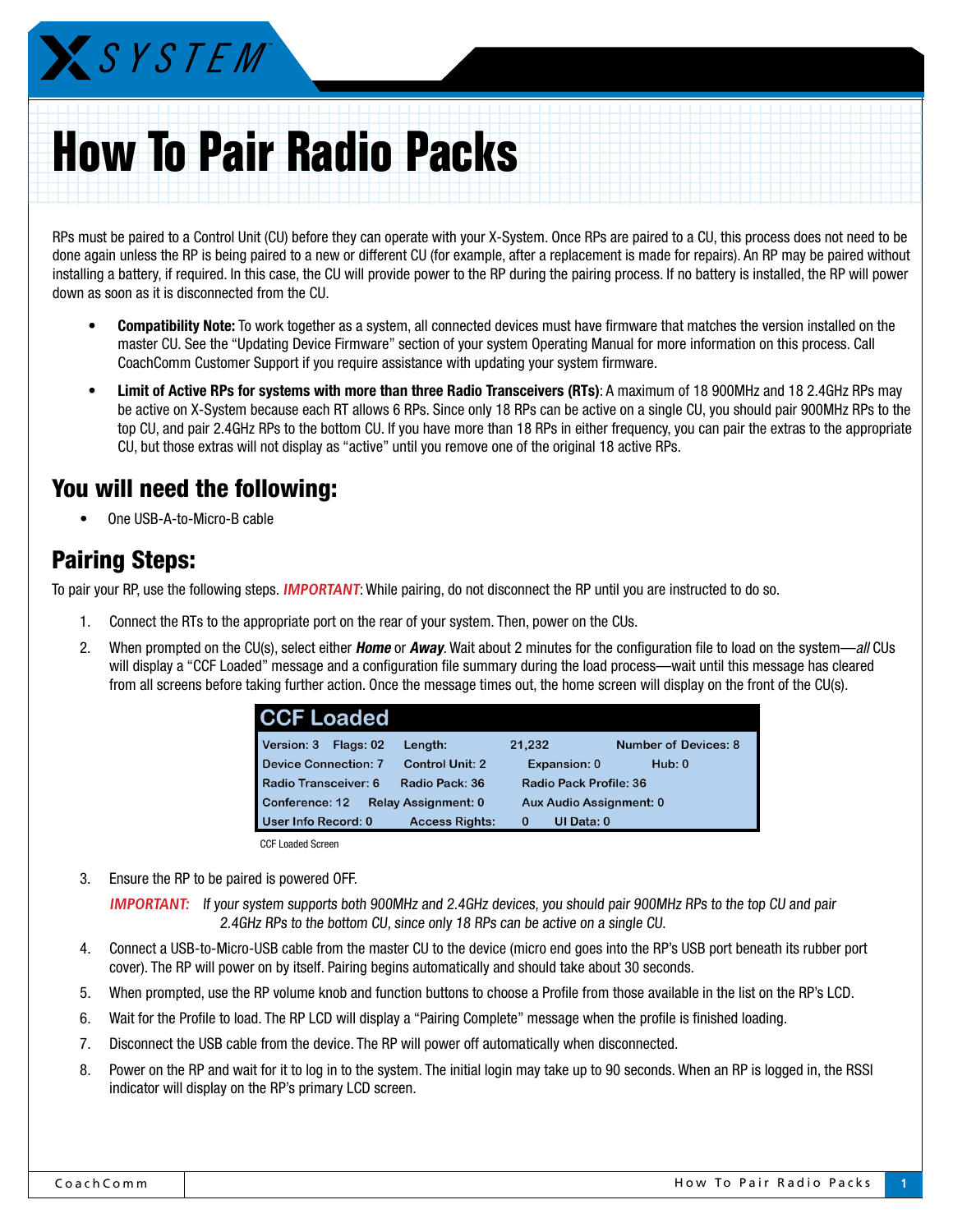- 9. Verify that the RP paired correctly and is displayed on the CU LCD (and in X-Ware if your system is connected to a PC. You may need to refresh the X-Ware display by touching the grid button on the right-hand side.)
	- **NOTE:** If you're using a new or recently serviced CU, or if you are pairing an RP that has never been paired to your system, the RP icon(s) in X-Ware will default to the top left corner of the software Home screen. Position the icon(s) as desired for your configuration. In order to save your custom Home screen, you will need to save your configuration file to a USB drive and reload the file to the master CU after pairings are complete. See the "Saving and Loading a System Configuration File" section below for more information about this process.



X-Ware Grid Button

10. The RP is ready for use. Repeat steps 4–9 until every RP is paired.

## Saving and Loading a Configuration File:

Follow the process below if you need to update the configuration file loaded to your system's master CU. (This may be needed after pairing new RPs, or re-pairing RPs to a new or recently serviced CU.)

- 1. Start with a system that is already powered on, paired, and connected to X-Ware. Complete any updates to your configuration file from X-Ware before proceeding.
- 2. Insert a USB drive into the X-System computer.
	- **NOTE:** Make sure the USB drive has enough space on it to save the file. 50 KB should be plenty.
- 3. In X-Ware, click the gear icon located at the bottom left of the home screen. This will launch X-Ware's Advanced Settings window.
- 4. Go to File and click Save System Configuration As... and save your file to your USB drive. You may also choose to save a copy to the Documents folder on the computer.
	- **NOTE:** The file name must be 8 characters or less! It is helpful to include your school and a date in the name when sending it to CoachComm for assistance. For example, AU\_W9\_18, TAMU8.30, etc.
- 5. Once the file has been saved to your USB drive, you can exit out of the software and eject your USB drive from the computer.
- 6. Plug the USB drive into the front of the master CU. An **External USB Drive** menu screen will display on the CU LCD.

**IMPORTANT:** Only load your configuration file to the master CU. Loading the file to the secondary CU (if you have one) may cause system malfunction.

7. Use the master CU's navigation buttons to scroll through the list of menu options on the CU's LCD until Delete System Configuration is highlighted. Press the enter button and delete the current file that is stored on the CU.



| <b>External USB Drive Menu</b> |  |
|--------------------------------|--|
| <b>Programming MSP430</b>      |  |
| Delete System Configuration    |  |
|                                |  |
|                                |  |

CU Navigation Buttons CU LCD: Delete Configuration File Prompt

- 8. Once the CU is finished deleting the old configuration file, a prompt will instruct you to "Please cycle power to Control Unit and any connected devices." Reboot the CU(s).
- 9. After power cycling, a warning message will display on both CUs since there is no system configuration file in use.

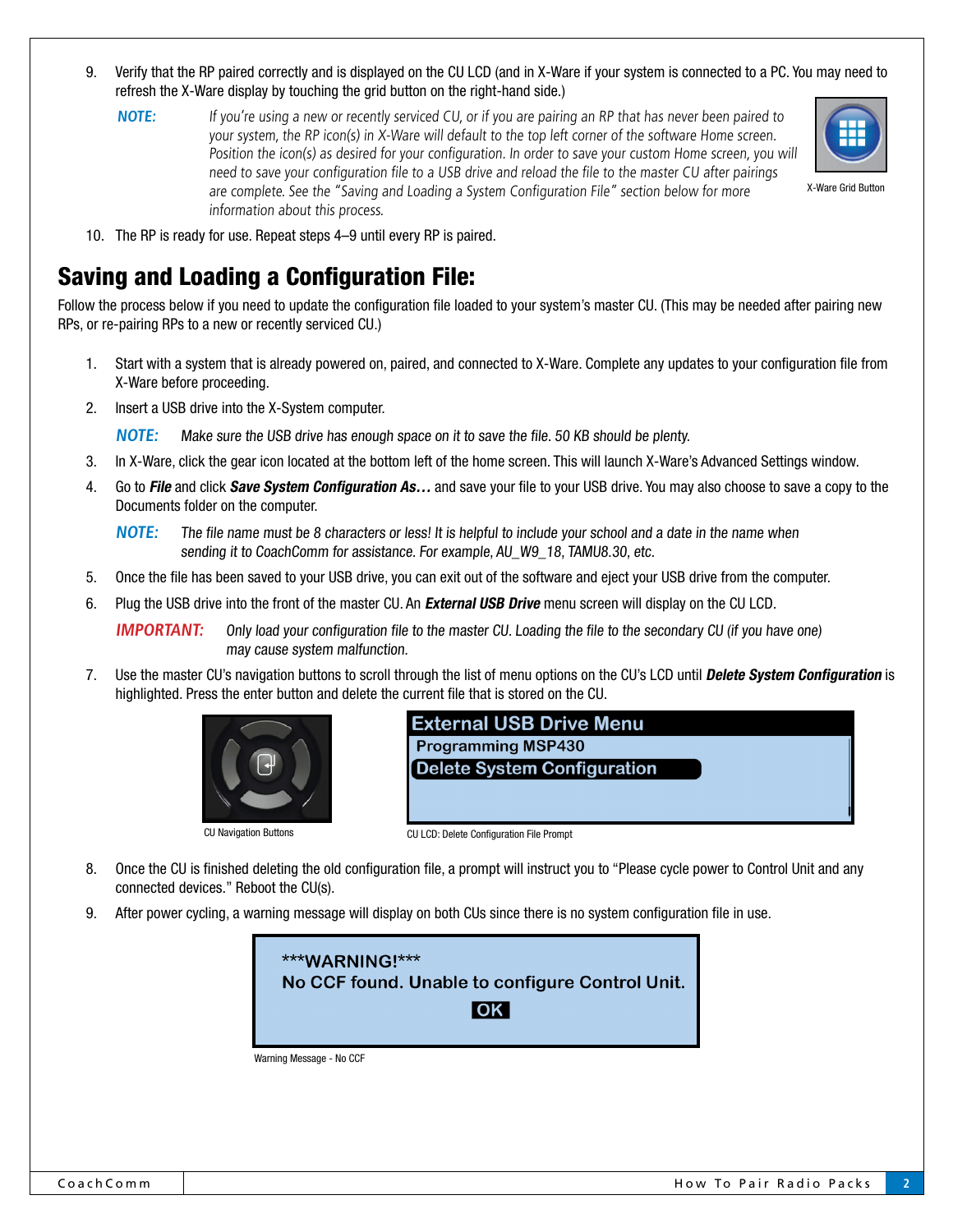10. With the USB drive still inserted into the master CU, the External USB Drive Menu will display. Navigate to the Upload System Configuration menu option.

| <b>External USB Drive Menu</b>                 |
|------------------------------------------------|
| <b>Download Firmware</b>                       |
| <b>Upload System Configuration</b>             |
| <b>Download System Configuration</b>           |
| <b>Download System Log File</b>                |
| <b>CU LCD Upload Configuration File Prompt</b> |

11. Press the master CU's enter button and scroll until you find the configuration file you wish to use, then press enter to select it.

| <b>System Configuration File List</b> |  |
|---------------------------------------|--|
| <b>WK9_18</b>                         |  |
| <b>WK10_18</b>                        |  |
|                                       |  |
|                                       |  |

CU LCD: Sample List of Available Configuration Files

12. The master CU screen will display a progress message while the new configuration file loads.

| <b>Upload System Configuration</b>           |  |
|----------------------------------------------|--|
| Uploading CCF $\ldots$ 20%                   |  |
|                                              |  |
|                                              |  |
| CULLOD: Comple CCE Upload in Drogrape Coroon |  |

CU LCD: Sample CCF Upload In Progress Screen

13. Once the configuration file has finished loading, the master CU will display the following message: "Upload System Configuration. CCF Upload Complete." along with a configuration file summary. A prompt will instruct you to "Please cycle power to Control Unit and any connected devices." Reboot the CU(s).

| <b>Upload System Configuration</b>                      |  |
|---------------------------------------------------------|--|
| <b>CCF Upload Complete.</b>                             |  |
| CU: 2 RT: 5 RP: 33 EXP: 0 HUB: 0                        |  |
| Connection: 7 Profile: 5 Conference: 20 Relay: 2 Aux: 3 |  |
| User: 2 UI: 2688                                        |  |

CU LCD: Sample CCF Upload Completed Screen

14. Select either **Home** or Away when prompted on the master CU. For dual-CU systems, during startup, the configuration file (CCF) will begin loading while the Home/Away prompt is displayed on the top CU. A progress bar shows the load process on the bottom CU. For all systems, once the Home/Away prompt is cleared, the CCF load progress can be seen on the CU(s).

| <b>TALK</b> | WIRED<br><b>Select Home or Away</b><br>PACKS<br>Home<br>Away<br>LOCAL | $\Omega$ |
|-------------|-----------------------------------------------------------------------|----------|
| <b>TALK</b> | WIRED<br>Loading CCF<br>PACKS<br><b>Device Connections 2</b><br>LOCAL | 命<br>. . |

CU Home/Away Prompt and Progress Bar